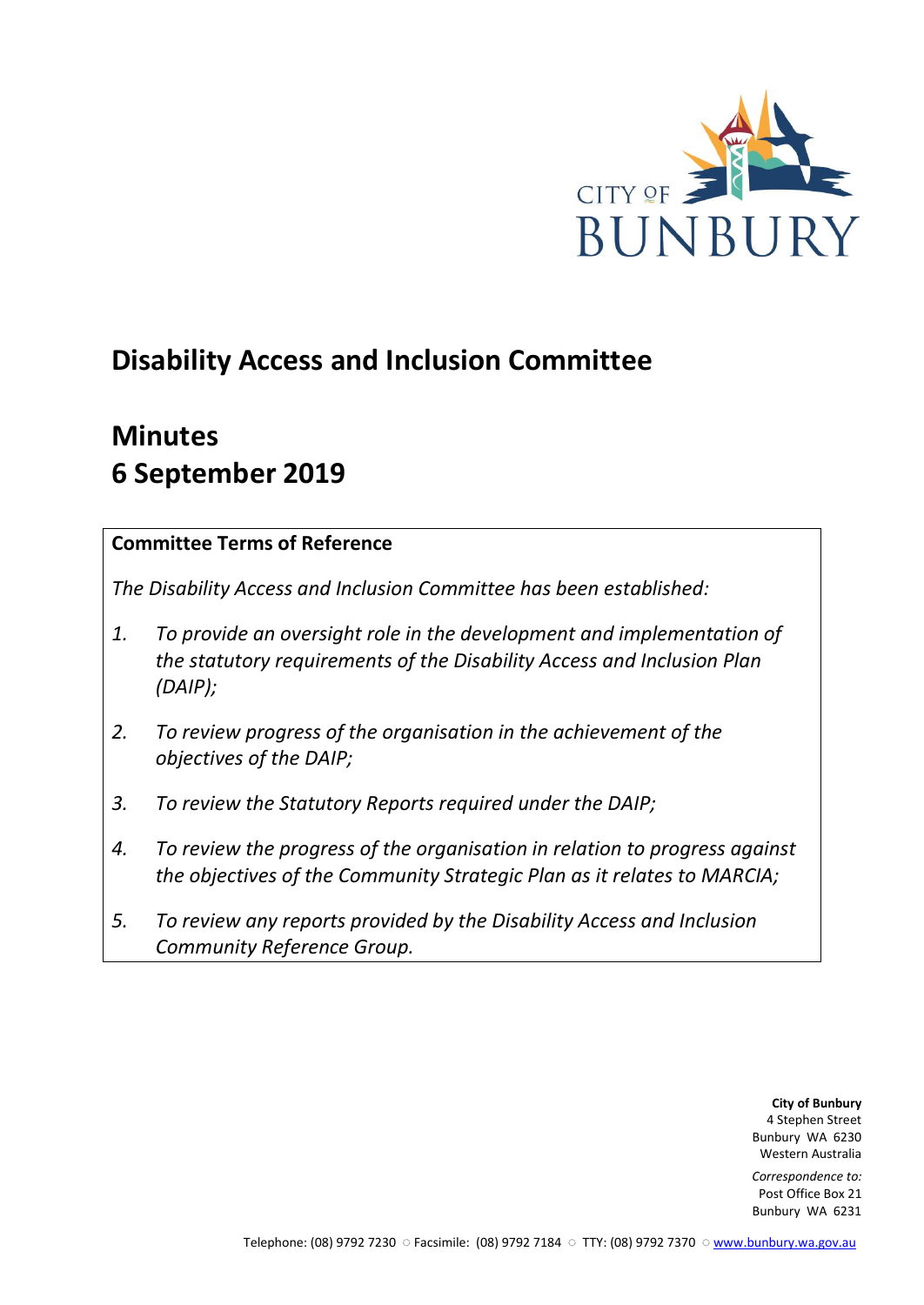#### **Table of Contents**

#### Subject

#### Page No

| 1. |     |                                                                     |  |
|----|-----|---------------------------------------------------------------------|--|
| 2. |     |                                                                     |  |
| 3. |     |                                                                     |  |
| 4. |     |                                                                     |  |
|    | 4.1 |                                                                     |  |
|    | 4.2 |                                                                     |  |
| 5. |     |                                                                     |  |
| 6. |     |                                                                     |  |
| 7. |     |                                                                     |  |
| 8. |     |                                                                     |  |
|    | 8.1 |                                                                     |  |
|    | 8.2 |                                                                     |  |
|    | 8.3 |                                                                     |  |
| 9. |     |                                                                     |  |
|    |     |                                                                     |  |
|    |     |                                                                     |  |
|    |     | 10.2 Outcome of Most Accessible Community in WA (MACWA) Awards      |  |
|    |     |                                                                     |  |
|    |     |                                                                     |  |
|    |     | .17                                                                 |  |
|    |     |                                                                     |  |
|    |     | 12.1 Response to Previous Questions from Members taken on Notice 17 |  |
|    |     |                                                                     |  |
|    |     |                                                                     |  |
|    |     |                                                                     |  |
|    |     |                                                                     |  |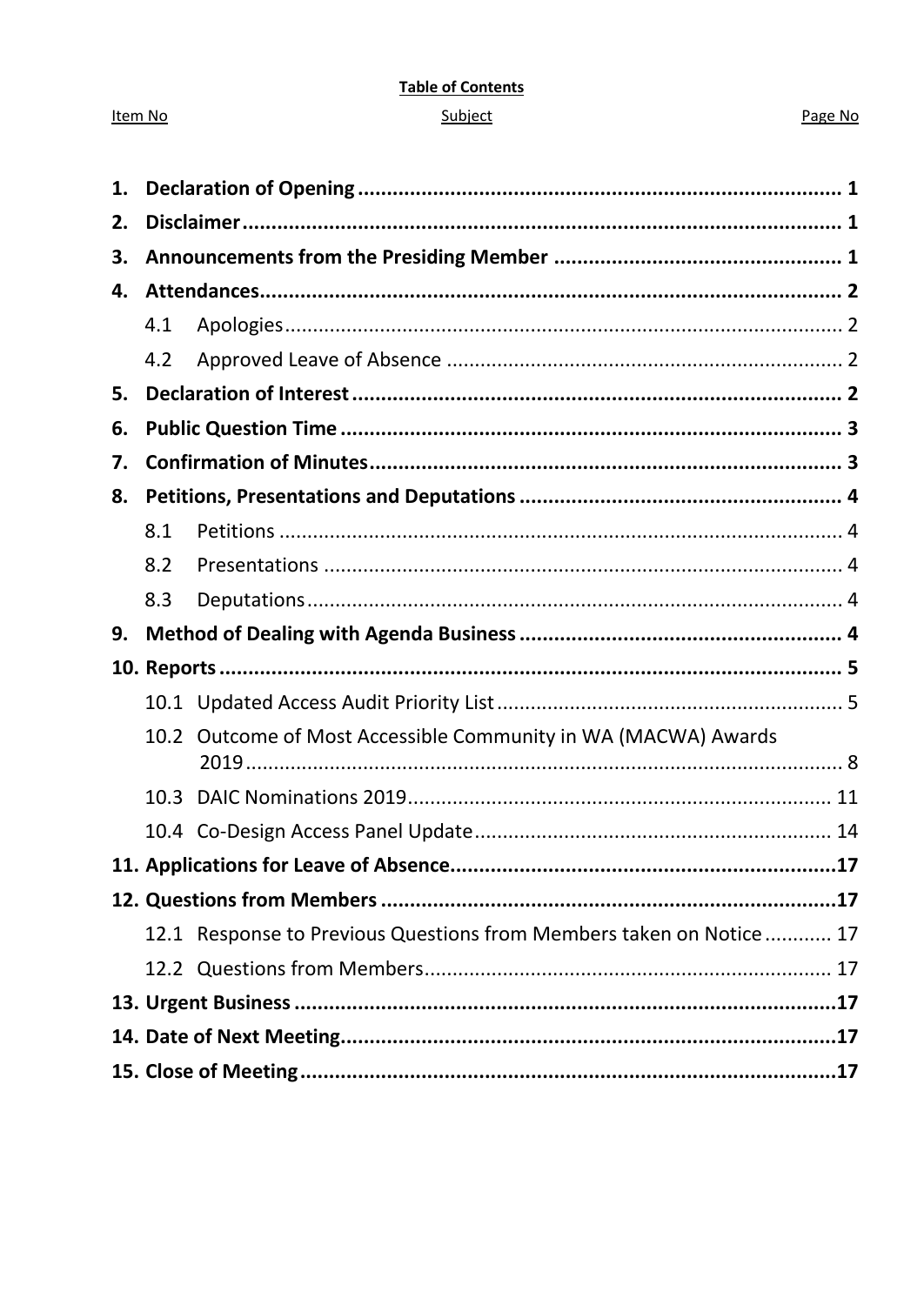

## **Disability Access and Inclusion Committee**

## **Agenda 6 September 2019**

Members of the public to note that recommendations made by this committee are not final and will be subject to adoption (or otherwise) at a future meeting of the Bunbury City Council.

## <span id="page-2-0"></span>**1. Declaration of Opening**

The Presiding Member declared the meeting open at 11:10am.

## <span id="page-2-1"></span>**2. Disclaimer**

Not applicable to this committee.

## <span id="page-2-2"></span>**3. Announcements from the Presiding Member**

The Presiding Member noted that this would be his last meeting after twelve years of servicing on the various iterations of this Committee.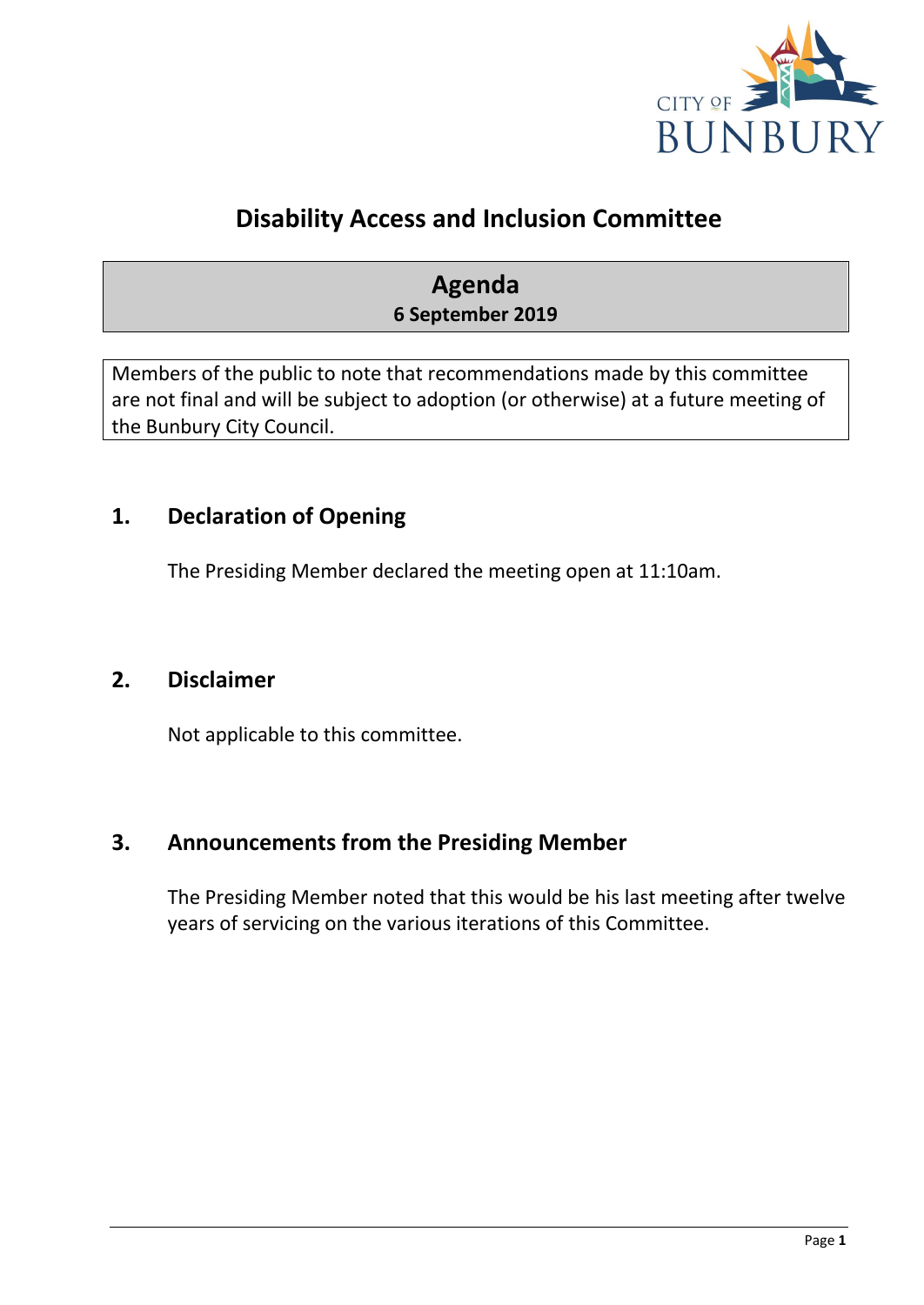## <span id="page-3-0"></span>**4. Attendances**

#### *Committee Members:*

| <b>Member Name</b>  | <b>Representing</b>                         |
|---------------------|---------------------------------------------|
| Cr Brendan Kelly    | <b>Councillor Representative</b>            |
| Cr Karen Steele     | <b>Councillor Representative</b>            |
| Paul D'Vorak        | <b>Community Representative</b>             |
| <b>Gavin Harris</b> | Director Infrastructure                     |
| <b>Gary Barbour</b> | <b>Director Sustainable Communities</b>     |
| James Shepherd      | Acting Director Strategy and Organisational |
|                     | Performance                                 |

\_\_\_\_\_\_\_\_\_\_\_\_\_\_\_\_\_\_\_\_\_\_\_\_\_\_\_\_\_\_\_\_\_\_\_\_\_\_\_\_\_\_\_\_\_\_\_\_\_\_\_\_\_\_\_\_\_\_\_\_\_\_\_\_\_\_\_\_\_\_\_\_\_\_\_\_\_\_\_\_\_\_\_\_\_\_\_\_\_\_\_\_\_\_\_

#### *Support Staff:*

| <b>Name</b>   | <b>Title</b>                                            |
|---------------|---------------------------------------------------------|
| Ryan Campbell | Community Partnerships Officer (Disability and Seniors) |
| Isabell Evans | Manager People and Place                                |
| Liz Allan     | <b>Executive Research and Project Officer</b>           |

## <span id="page-3-1"></span>**4.1 Apologies**

The Chief Executive Officer and Kathryn Hewitt were apologies for the meeting.

Cr Steck and Jethro Hepton were absent from the meeting.

## <span id="page-3-2"></span>**4.2 Approved Leave of Absence**

Nil

## <span id="page-3-3"></span>**5. Declaration of Interest**

Nil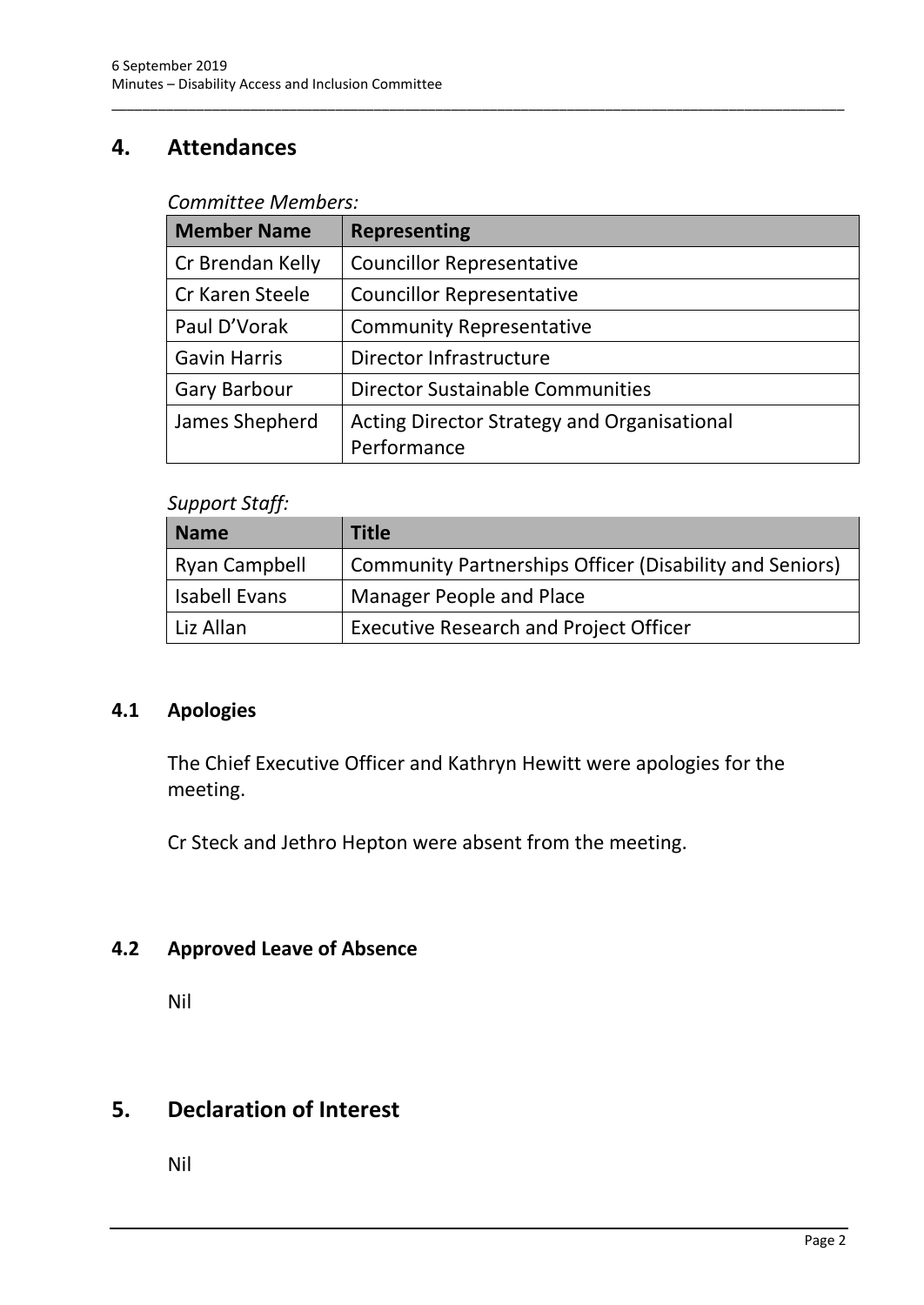## <span id="page-4-0"></span>**6. Public Question Time**

Nil

## <span id="page-4-1"></span>**7. Confirmation of Minutes**

The Minutes of the meeting of the Disability Access and Inclusion Committee Meeting held 7 June 2019 had been circulated.

\_\_\_\_\_\_\_\_\_\_\_\_\_\_\_\_\_\_\_\_\_\_\_\_\_\_\_\_\_\_\_\_\_\_\_\_\_\_\_\_\_\_\_\_\_\_\_\_\_\_\_\_\_\_\_\_\_\_\_\_\_\_\_\_\_\_\_\_\_\_\_\_\_\_\_\_\_\_\_\_\_\_\_\_\_\_\_\_\_\_\_\_\_\_\_

#### **Recommendation**

That the Minutes of the Disability Access and Inclusion Committee Meeting held 7 June 2019 be confirmed as a true and correct record.

## **Outcome of the Meeting held 6 September 2019**

The recommendation (as printed) was moved Paul Dvorak, seconded the Director Sustainable Communities.

The Presiding Member put the motion to the vote and it was adopted to become the Committee's decision on the matter.

### **Committee Decision**

That the Minutes of the Disability Access and Inclusion Committee Meeting held 7 June 2019 be confirmed as a true and correct record.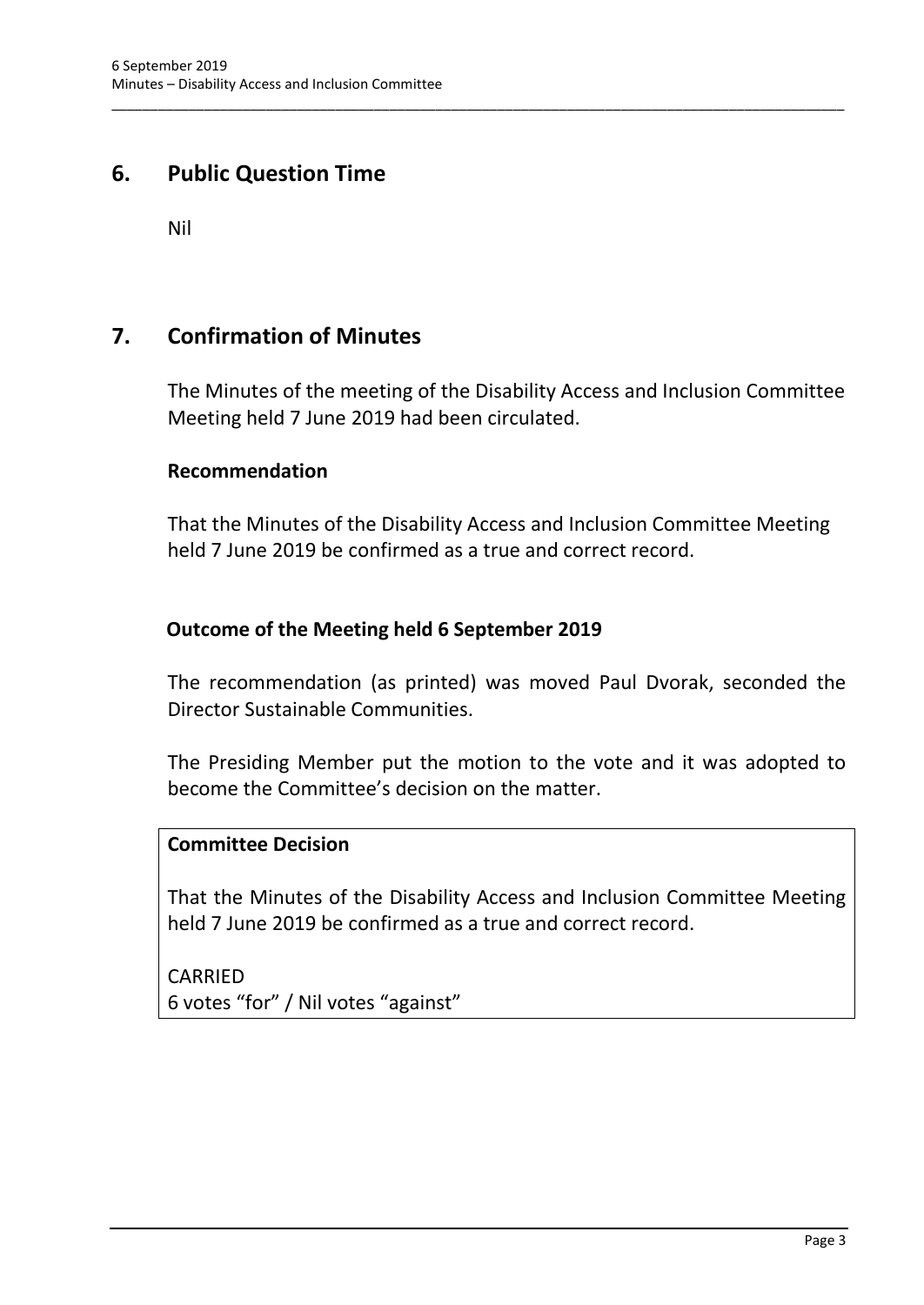## <span id="page-5-0"></span>**8. Petitions, Presentations and Deputations**

\_\_\_\_\_\_\_\_\_\_\_\_\_\_\_\_\_\_\_\_\_\_\_\_\_\_\_\_\_\_\_\_\_\_\_\_\_\_\_\_\_\_\_\_\_\_\_\_\_\_\_\_\_\_\_\_\_\_\_\_\_\_\_\_\_\_\_\_\_\_\_\_\_\_\_\_\_\_\_\_\_\_\_\_\_\_\_\_\_\_\_\_\_\_\_

#### <span id="page-5-1"></span>**8.1 Petitions**

Nil

#### <span id="page-5-2"></span>**8.2 Presentations**

Nil

## <span id="page-5-3"></span>**8.3 Deputations**

Nil

## <span id="page-5-4"></span>**9. Method of Dealing with Agenda Business**

Items are dealt with in the order that they appear.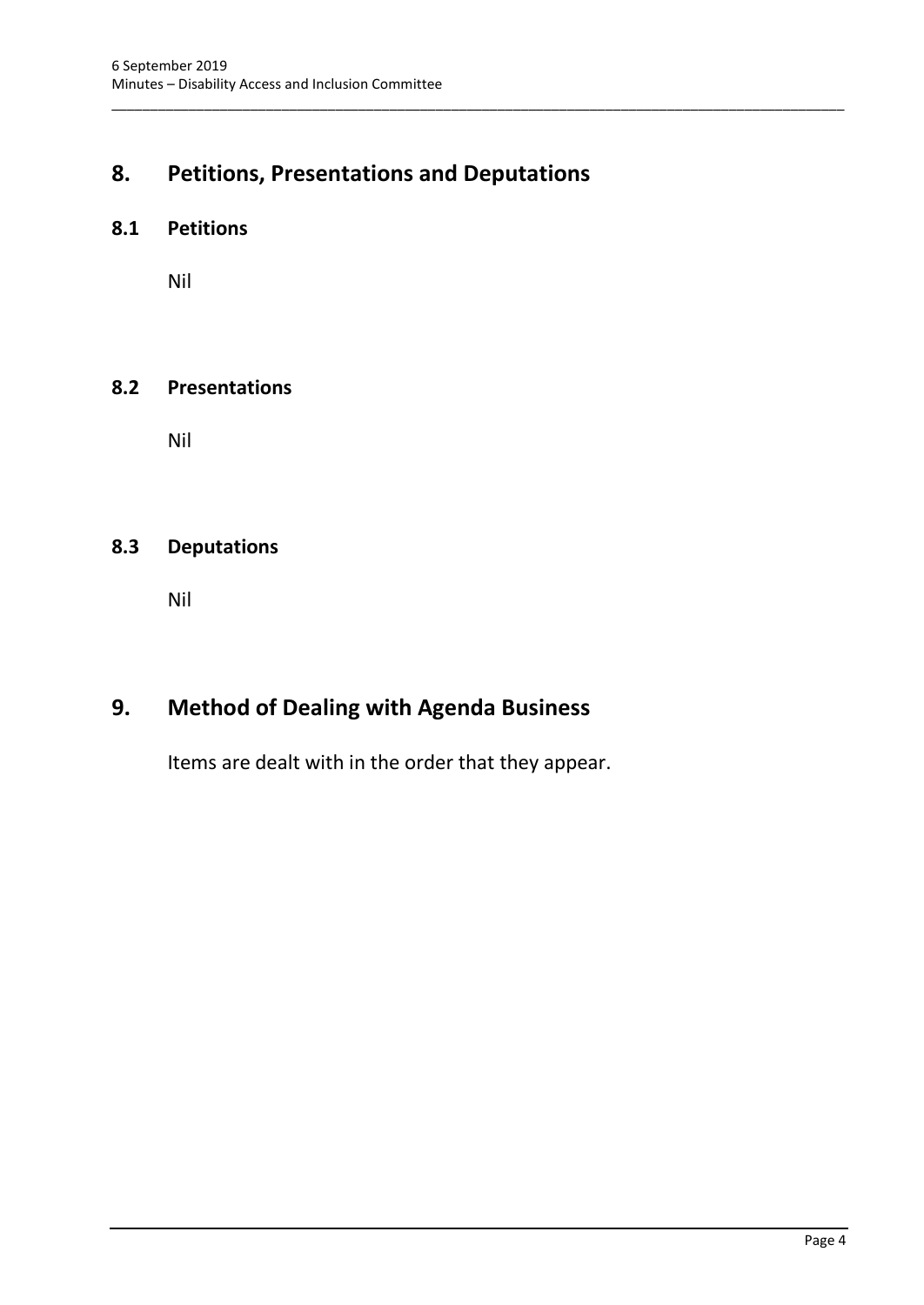## <span id="page-6-0"></span>**10. Reports**

#### <span id="page-6-1"></span>**10.1 Updated Access Audit Priority List**

| <b>Applicant/Proponent:</b> | Internal                                       |
|-----------------------------|------------------------------------------------|
| <b>Responsible Officer:</b> | Ryan Campbell, Community Partnerships Officer  |
| <b>Responsible</b>          | <b>Isabell Evans, Manager People and Place</b> |
| Manager:                    |                                                |
| <b>Executive:</b>           | Gary Barbour, Director Sustainable Communities |
| <b>Authority/Discretion</b> | Advocacy<br>Review                             |
|                             | Executive/Strategic<br>Quasi-Judicial          |
|                             | Legislative<br>Information                     |
|                             | <b>Purposes</b>                                |
| <b>Attachments:</b>         | <b>Appendix 1: Access Audit Priorities</b>     |

\_\_\_\_\_\_\_\_\_\_\_\_\_\_\_\_\_\_\_\_\_\_\_\_\_\_\_\_\_\_\_\_\_\_\_\_\_\_\_\_\_\_\_\_\_\_\_\_\_\_\_\_\_\_\_\_\_\_\_\_\_\_\_\_\_\_\_\_\_\_\_\_\_\_\_\_\_\_\_\_\_\_\_\_\_\_\_\_\_\_\_\_\_\_\_

#### **Summary**

An updated access audit priority list has been developed (**attached** at Appendix 1) showing projected funding sources in order to better inform which projects will need MARCIA funding and which projects can be covered through operational or capital expenditure. The access audit matrix was reviewed by the DAIRG on 7 June 2019 and it was agreed that the matrix will stay the same for initial assessment to narrow down the projects after which the DAIRG will look at the identified projects more closely before allocating MARCIA funds.

#### **Executive Recommendation**

That the Disability Access and Inclusion Committee note the information provided in this report.

*Voting Requirement: Simple Majority*

#### **Strategic Relevance**

| Theme 1: | Our community and culture                           |
|----------|-----------------------------------------------------|
| Goal:    | A safe, healthy and cohesive community, with a rich |
|          | cultural life, and supportive social environment    |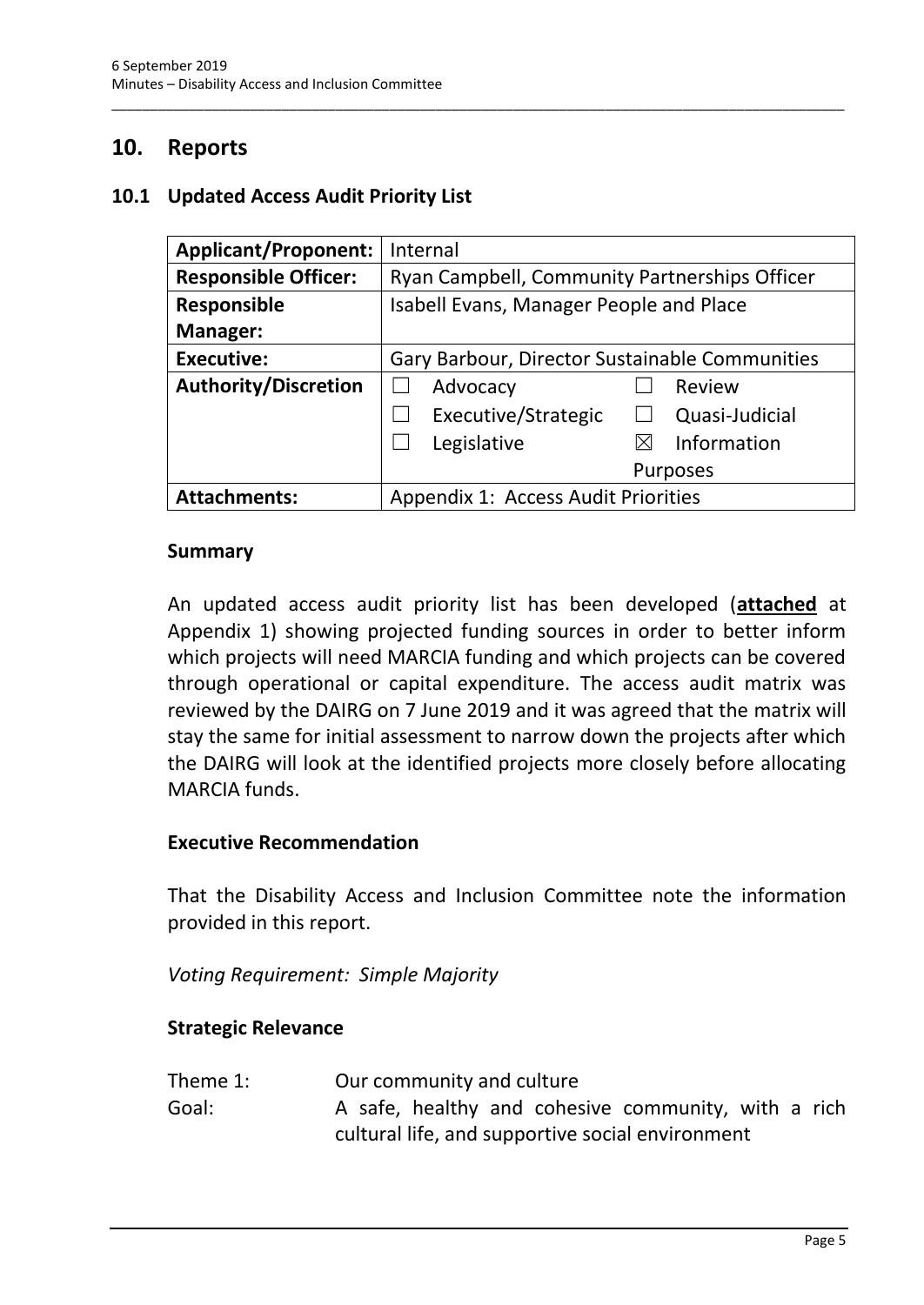## Objective 1.5: Establish Bunbury as the Most Accessible Regional City in Australia by 2020

\_\_\_\_\_\_\_\_\_\_\_\_\_\_\_\_\_\_\_\_\_\_\_\_\_\_\_\_\_\_\_\_\_\_\_\_\_\_\_\_\_\_\_\_\_\_\_\_\_\_\_\_\_\_\_\_\_\_\_\_\_\_\_\_\_\_\_\_\_\_\_\_\_\_\_\_\_\_\_\_\_\_\_\_\_\_\_\_\_\_\_\_\_\_\_

## **Regional Impact Statement**

The access audits provide guidance to the City in improving its key facilities and open spaces to ensure Bunbury is a welcoming and accessible and inclusive destination for visitors in the South West region.

## **Background**

At the DAIC meeting held 7 June 2019 it was agreed that there needed to be a review of the access audit matrix and the way that projects are prioritised for MARCIA funding. At the DAIRG meeting held 21 June 2019 the current access audit matrix was reviewed and it was decided that the matrix will remain unchanged for the initial prioritisation and then once the list has been narrowed down the DAIRG will look more closely at the projects before allocating MARCIA funds. As part of the initial prioritisation, recommended projects from the access audits will be looked at by the Manager Facilities and the Manager Engineering & Civil Operations to see whether priorities can be funded under operational expenditure, capital expenditure or MARCIA funding. This has occurred with the current access audit list which has resulted in the attached updated list.

#### **Council Policy Compliance**

The City's DAIP commitments are outlined in the Access and inclusion Council Policy.

## **Legislative Compliance**

*Disability Services Act 1993 (amended 2004) Local Government Act 1995*

#### **Officer Comments**

The updated list with funding sources will streamline the process in prioritising projects for MARCIA funding and will guide staff in working through the remaining list of priorities that come out of access audits.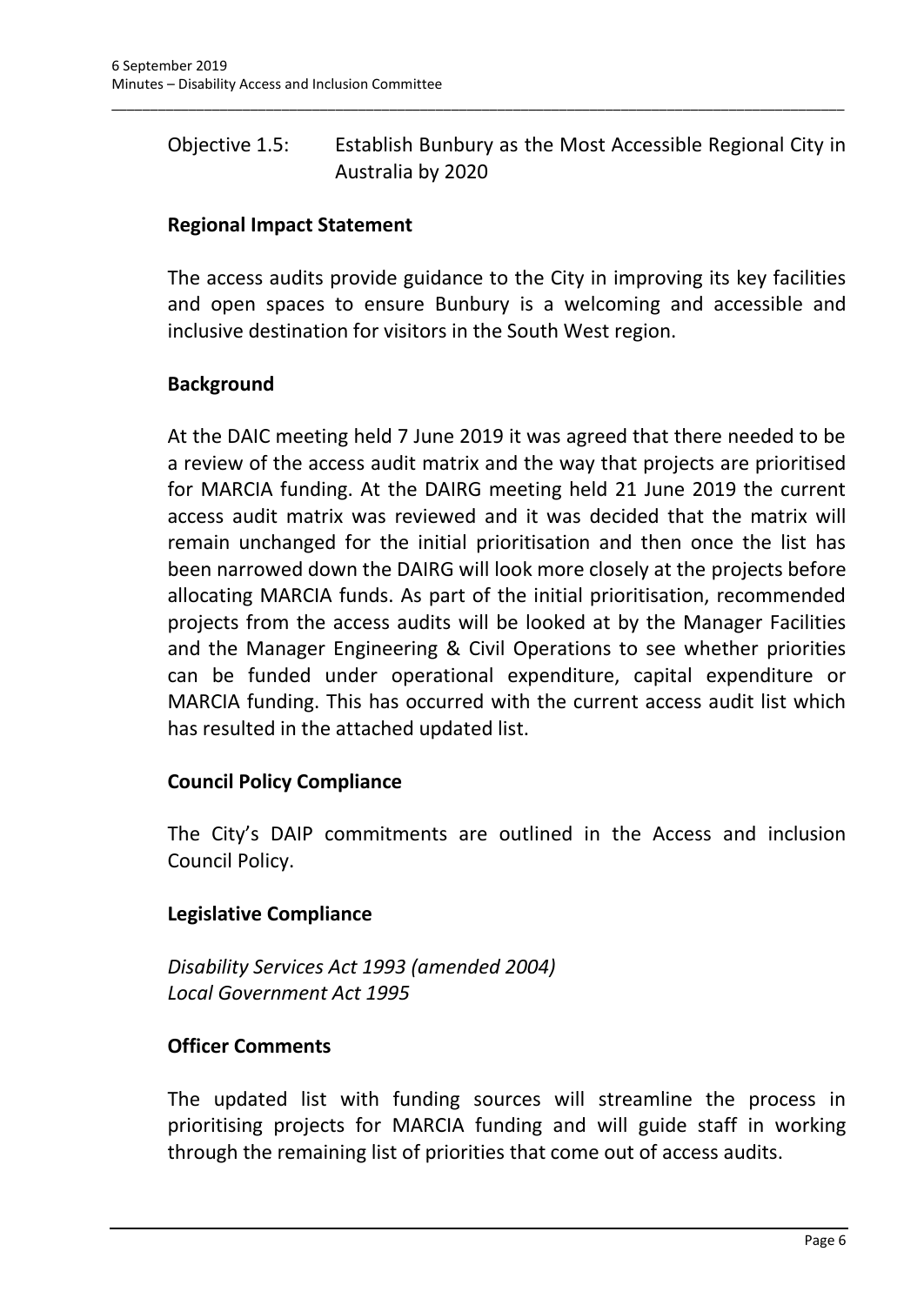## **Analysis of Financial and Budget Implications**

Top priorities identified will be funded through existing capital and operating budgets or through the annual MARCIA funding allocation.

\_\_\_\_\_\_\_\_\_\_\_\_\_\_\_\_\_\_\_\_\_\_\_\_\_\_\_\_\_\_\_\_\_\_\_\_\_\_\_\_\_\_\_\_\_\_\_\_\_\_\_\_\_\_\_\_\_\_\_\_\_\_\_\_\_\_\_\_\_\_\_\_\_\_\_\_\_\_\_\_\_\_\_\_\_\_\_\_\_\_\_\_\_\_\_

#### **Community Consultation**

Nil.

#### **Councillor/Officer Consultation**

Nil

#### **Applicant Consultation**

Nil

## **Timeline: Council Decision Implementation**

Not applicable.

#### **Outcome of the Meeting held 6 September 2019**

The recommendation (as printed) was moved Cr Kelly, seconded Paul D'Vorak.

It was noted that the DAIC supported this methodology for use in the future.

The Presiding Member put the motion to the vote and it was adopted to become the Committee's decision on the matter.

#### **Committee Decision**

That the Disability Access and Inclusion Committee note the information provided in this report.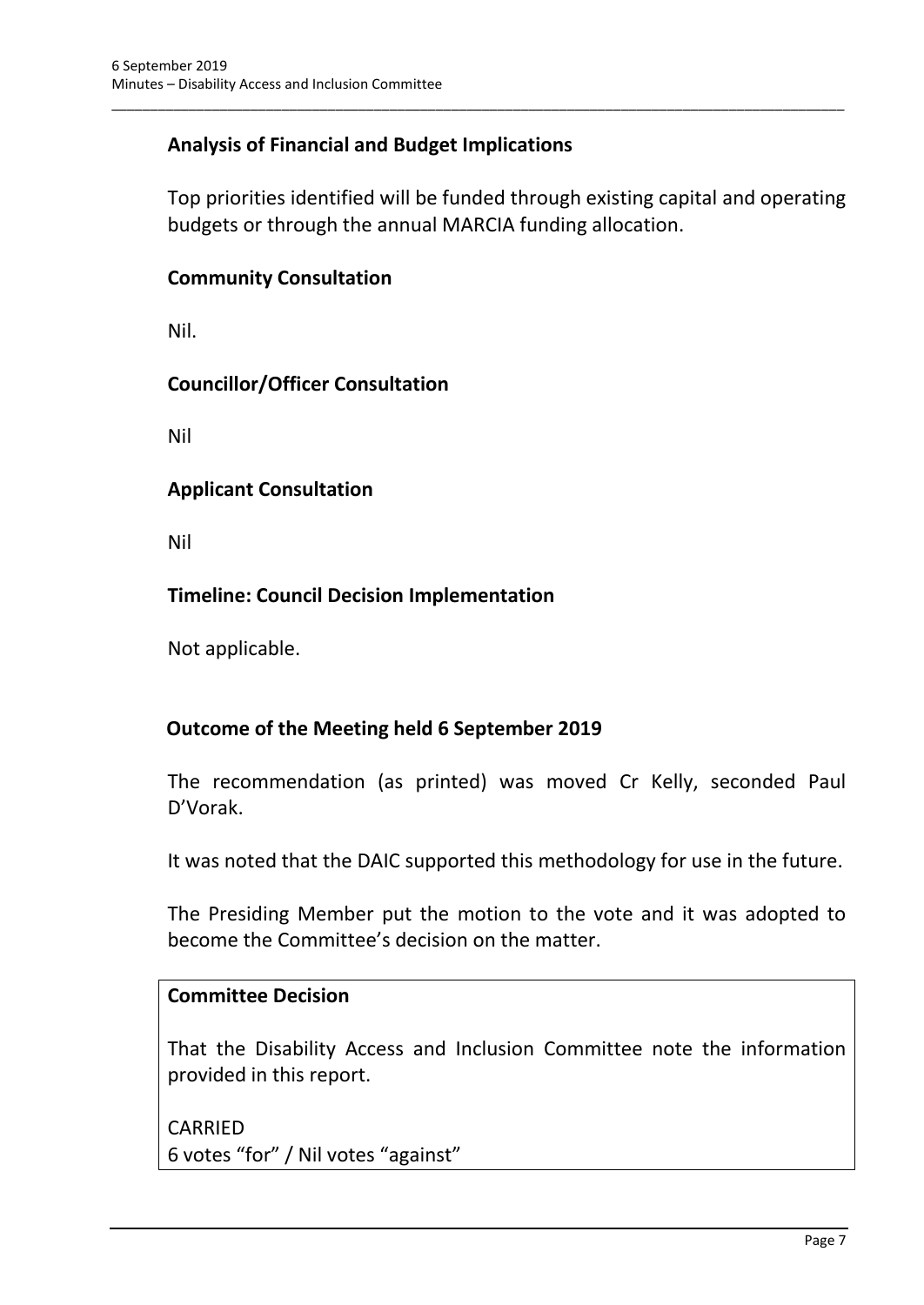### <span id="page-9-0"></span>**10.2 Outcome of Most Accessible Community in WA (MACWA) Awards 2019**

\_\_\_\_\_\_\_\_\_\_\_\_\_\_\_\_\_\_\_\_\_\_\_\_\_\_\_\_\_\_\_\_\_\_\_\_\_\_\_\_\_\_\_\_\_\_\_\_\_\_\_\_\_\_\_\_\_\_\_\_\_\_\_\_\_\_\_\_\_\_\_\_\_\_\_\_\_\_\_\_\_\_\_\_\_\_\_\_\_\_\_\_\_\_\_

| <b>Applicant/Proponent:</b> | Internal                                       |
|-----------------------------|------------------------------------------------|
| <b>Responsible Officer:</b> | Ryan Campbell, Community Partnerships Officer  |
| <b>Responsible</b>          | Isabell Evans, Manager People and Place        |
| <b>Manager:</b>             |                                                |
| <b>Executive:</b>           | Gary Barbour, Director Sustainable Communities |
| <b>Authority/Discretion</b> | Review<br>Advocacy                             |
|                             | Executive/Strategic<br>Quasi-Judicial          |
|                             | Information<br>Legislative                     |
|                             | <b>Purposes</b>                                |
| <b>Attachments:</b>         | Nil                                            |

#### **Summary**

The City of Bunbury was unsuccessful in its nomination for the Most Accessible Community in WA (MACWA) with the City of Greater Geraldton taking out the Regional City category. Twelve nominations were received in total which is an increase from last year. The City of Cockburn won the Metro category for the second year running while the Shire of Margaret River-Augusta won the Regional/Rural Shire category.

#### **Executive Recommendation**

That the Disability Access and Inclusion Committee note the information provided in this report.

*Voting Requirement: Simple Majority*

#### **Strategic Relevance**

| Theme 1:       | Our community and culture                                 |
|----------------|-----------------------------------------------------------|
| Goal:          | A safe, healthy and cohesive community, with a rich       |
|                | cultural life, and supportive social environment          |
| Objective 1.5: | Establish Bunbury as the Most Accessible Regional City in |
|                | Australia by 2020                                         |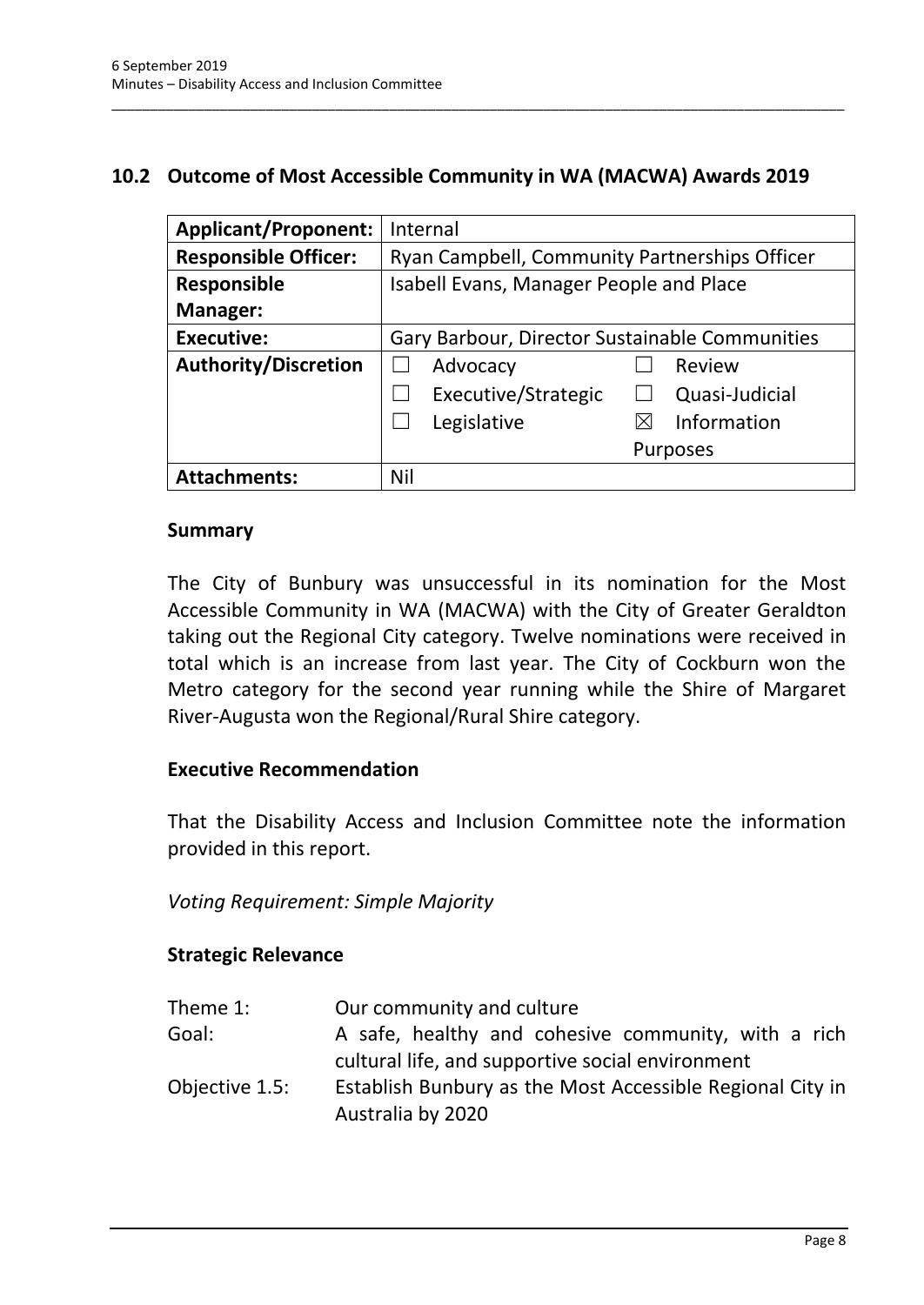## **Regional Impact Statement**

The MACWA awards offer an opportunity to be recognised across the State as achieving excellence in access and inclusion. If recognised this will promote Bunbury as a desirable place to live and visit especially for those families and individuals with access requirements.

\_\_\_\_\_\_\_\_\_\_\_\_\_\_\_\_\_\_\_\_\_\_\_\_\_\_\_\_\_\_\_\_\_\_\_\_\_\_\_\_\_\_\_\_\_\_\_\_\_\_\_\_\_\_\_\_\_\_\_\_\_\_\_\_\_\_\_\_\_\_\_\_\_\_\_\_\_\_\_\_\_\_\_\_\_\_\_\_\_\_\_\_\_\_\_

#### **Background**

Last year was the initial roll out of the MACWA awards with 11 nominations across the three different categories being received from Local Governments across the State. The awards which were initiated by the City of Bunbury in 2016, were a great achievement for the (then) Community Access Committee who championed the idea in 2014.

The Awards Ceremony was held at the WALGA AGM at the Crown in Perth and presented by Paul Rosair on behalf the Regional Capitals Alliance WA. The City of Bunbury unfortunately was unsuccessful with City of Geraldton taking out the Regional City title.

#### **Council Policy Compliance**

The City's DAIP commitments are outlined in the Access and inclusion Council Policy.

#### **Legislative Compliance**

*Disability Services Act 1993 (amended 2004) Local Government Act 1995*

#### **Officer Comments**

The development of the MACWA awards in conjunction with the Regional Capitals Alliance WA has been a great achievement in itself by the City of Bunbury and Disability Access and Inclusion Committee. The City has come a long way with access and inclusion and has some significant initiatives worthy of celebration and recognition.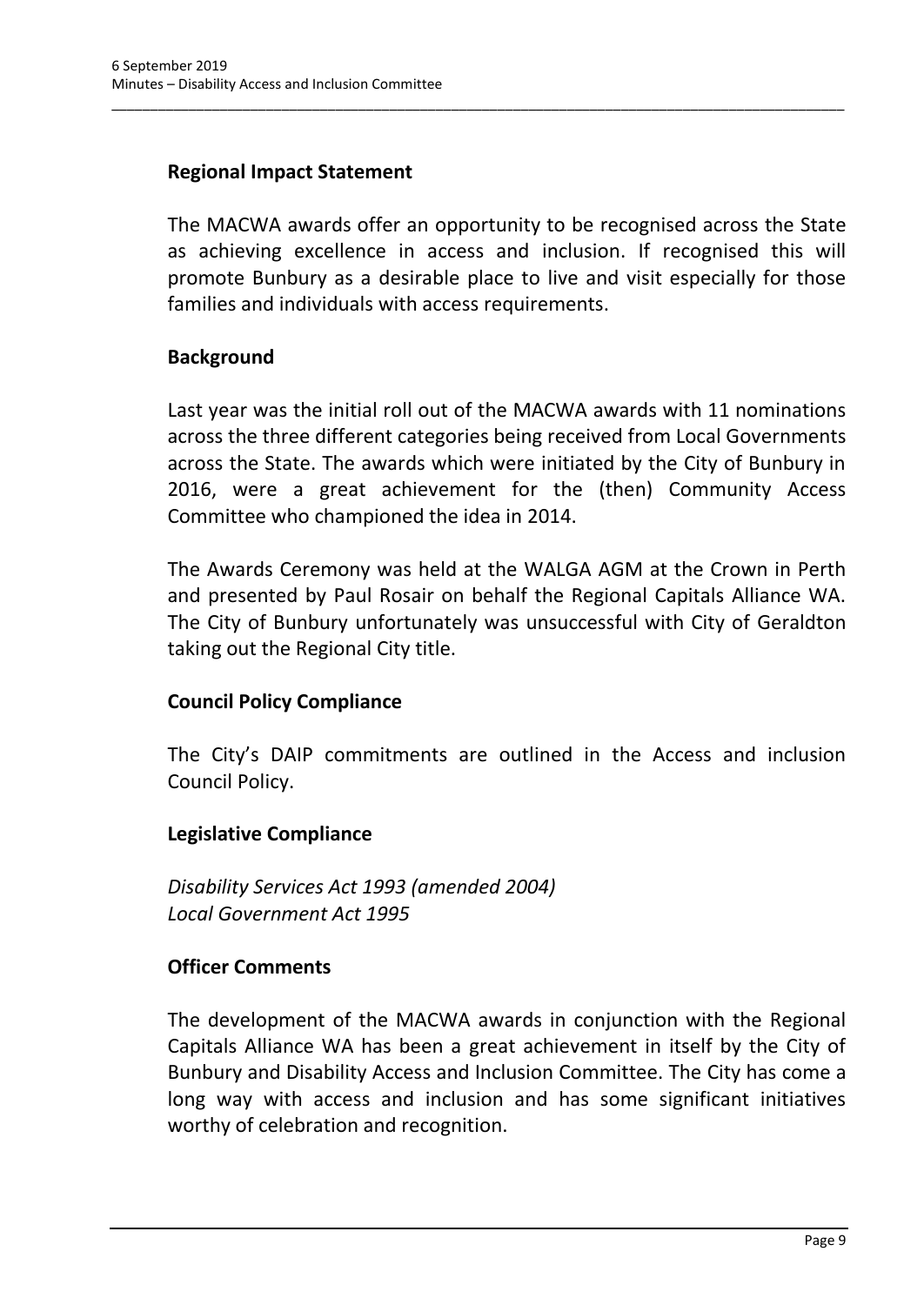## **Analysis of Financial and Budget Implications**

There are no financial implications associated with this report.

\_\_\_\_\_\_\_\_\_\_\_\_\_\_\_\_\_\_\_\_\_\_\_\_\_\_\_\_\_\_\_\_\_\_\_\_\_\_\_\_\_\_\_\_\_\_\_\_\_\_\_\_\_\_\_\_\_\_\_\_\_\_\_\_\_\_\_\_\_\_\_\_\_\_\_\_\_\_\_\_\_\_\_\_\_\_\_\_\_\_\_\_\_\_\_

#### **Community Consultation**

Nil

#### **Councillor/Officer Consultation**

Nil

#### **Applicant Consultation**

Not applicable

#### **Timeline: Council Decision Implementation**

Not applicable.

#### **Outcome of the Meeting held 6 September 2019**

The recommendation (as printed) was moved Cr Steele, seconded Paul D'Vorak.

The Presiding Member put the motion to the vote and it was adopted to become the Committee's decision on the matter.

#### **Committee Decision**

That the Disability Access and Inclusion Committee note the information provided in this report.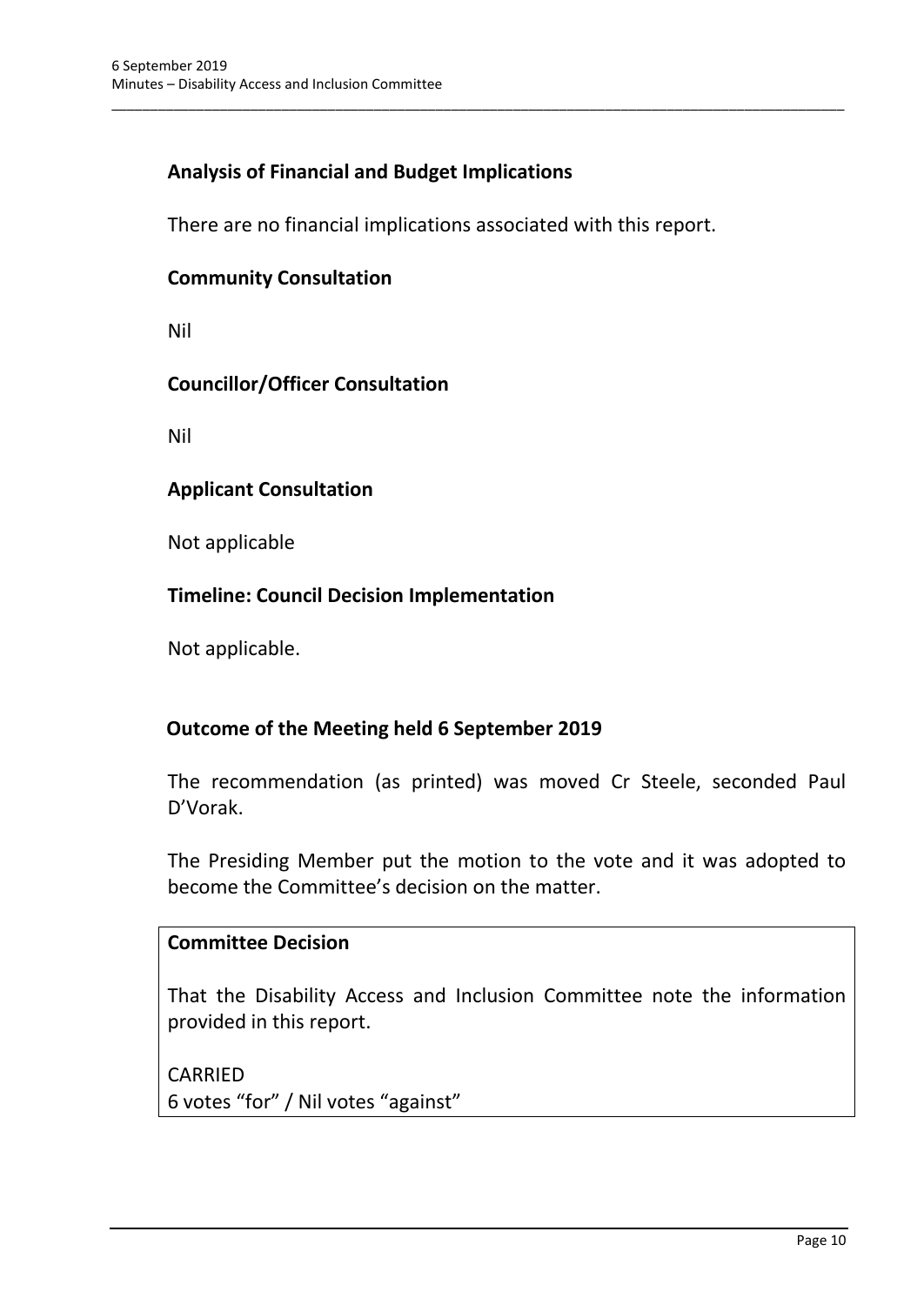#### <span id="page-12-0"></span>**10.3 DAIC Nominations 2019**

| <b>Applicant/Proponent:</b> | Internal                                       |
|-----------------------------|------------------------------------------------|
| <b>Responsible Officer:</b> | Ryan Campbell, Community Partnerships Officer  |
| <b>Responsible</b>          | Isabell Evans, Manager People and Place        |
| Manager:                    |                                                |
| <b>Executive:</b>           | Gary Barbour, Director Sustainable Communities |
| <b>Authority/Discretion</b> | Advocacy<br>Review                             |
|                             | Executive/Strategic<br>Quasi-Judicial          |
|                             | Information<br>Legislative<br>⋉                |
|                             | <b>Purposes</b>                                |
| <b>Attachments:</b>         | Nil                                            |

\_\_\_\_\_\_\_\_\_\_\_\_\_\_\_\_\_\_\_\_\_\_\_\_\_\_\_\_\_\_\_\_\_\_\_\_\_\_\_\_\_\_\_\_\_\_\_\_\_\_\_\_\_\_\_\_\_\_\_\_\_\_\_\_\_\_\_\_\_\_\_\_\_\_\_\_\_\_\_\_\_\_\_\_\_\_\_\_\_\_\_\_\_\_\_

#### **Summary**

Due to local government elections being held in October 2019 all Council Committee positions become vacant. The City has advertised for the three vacant DAIC positions with the nomination period closing 13 September 2019. Current DAIC members are encouraged to reapply.

#### **Executive Recommendation**

That the Disability Access and Inclusion Committee note the information provided in this report.

#### *Voting Requirement: Simple Majority*

#### **Strategic Relevance**

| Our community and culture                                                      |
|--------------------------------------------------------------------------------|
| A safe, healthy and cohesive community, with a rich                            |
| cultural life, and supportive social environment                               |
| Establish Bunbury as the Most Accessible Regional City in<br>Australia by 2020 |
|                                                                                |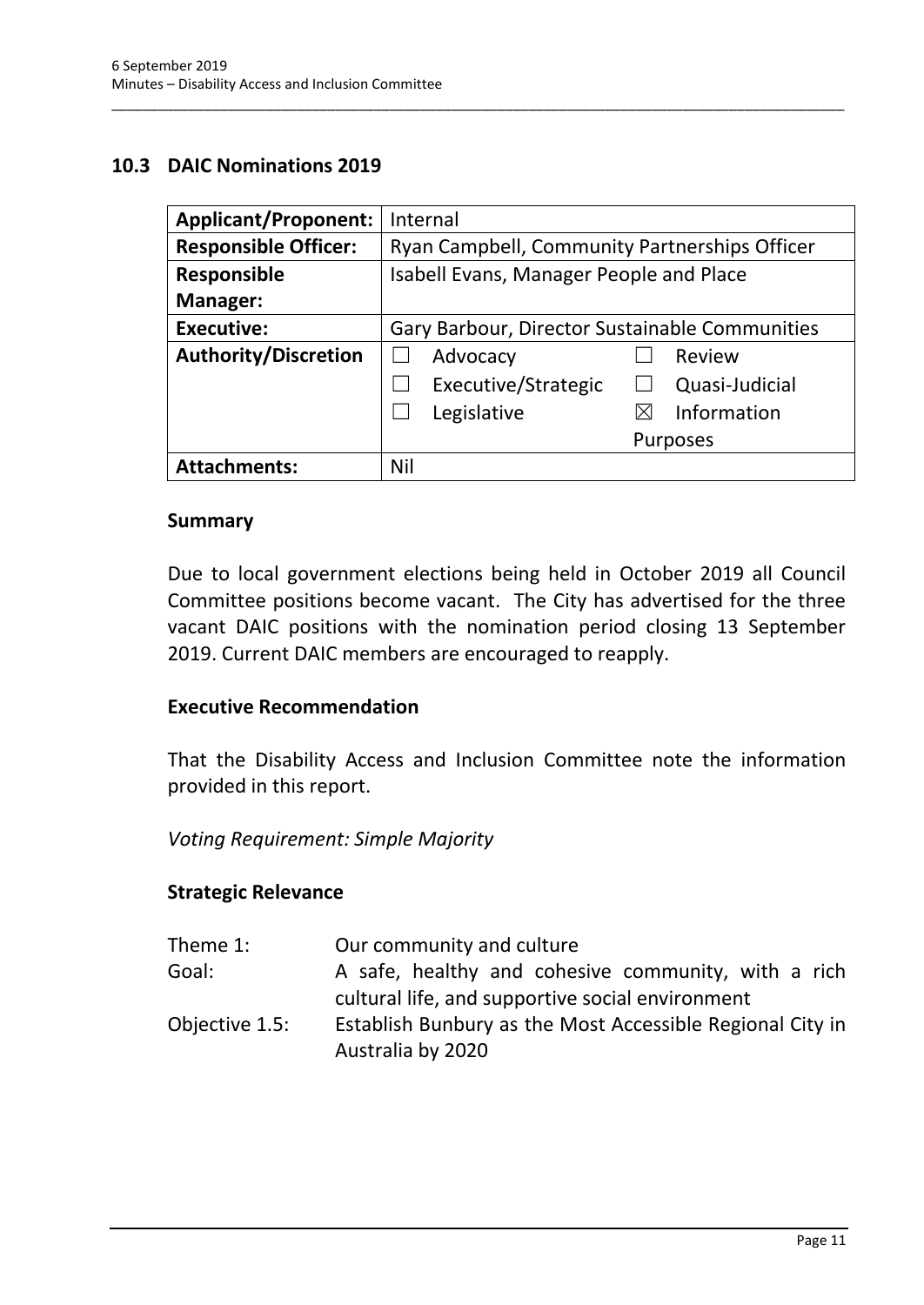## **Regional Impact Statement**

The Disability Access and Inclusion Committee provides opportunity for community members to make decisions that benefit Bunbury through providing accessible and inclusive facilities, open spaces, programs and services. This ensures that Bunbury is welcoming and inclusive for all who visit and live in the Bunbury Georgaphe region.

\_\_\_\_\_\_\_\_\_\_\_\_\_\_\_\_\_\_\_\_\_\_\_\_\_\_\_\_\_\_\_\_\_\_\_\_\_\_\_\_\_\_\_\_\_\_\_\_\_\_\_\_\_\_\_\_\_\_\_\_\_\_\_\_\_\_\_\_\_\_\_\_\_\_\_\_\_\_\_\_\_\_\_\_\_\_\_\_\_\_\_\_\_\_\_

#### **Background**

Every two years in line with Council elections all Council Committee positions become vacant. The current DAIC members are now coming to the end of their two-year tenure, with the current meeting being the final meeting before the election in October 2019. Nominations for the three vacant positions are open until 13 September 2019.

#### **Council Policy Compliance**

The City's DAIP commitments are outlined in the Access and inclusion Council Policy.

#### **Legislative Compliance**

*Disability Services Act 1993 (amended 2004) Local Government Act 1995*

#### **Officer Comments**

The DAIC offers an opportunity for community members to provide insights from an experiential perspective to guide the City's roll-out of its Disability Access and Inclusion Plan and MARCIA activities which includes the newly developed Co-Design Access Panel among other initiatives.

#### **Analysis of Financial and Budget Implications**

The City's DAIP commitments are outlined in the Access and inclusion Council Policy.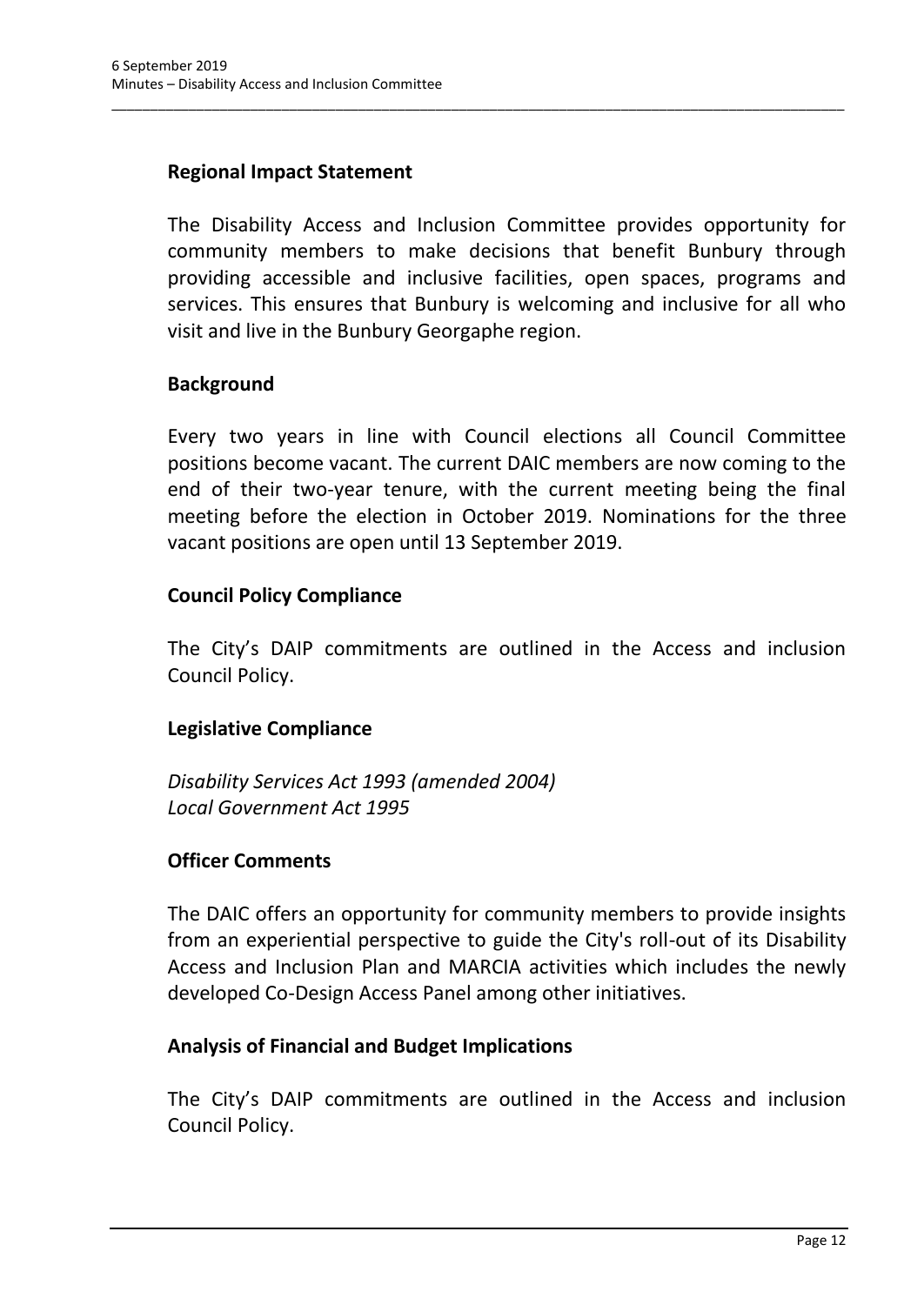### **Community Consultation**

Nil

#### **Councillor/Officer Consultation**

Nil

#### **Applicant Consultation**

Not applicable.

#### **Timeline: Council Decision Implementation**

Not applicable.

#### **Outcome of the Meeting held 6 September 2019**

The recommendation (as printed) was moved Cr Steele, seconded the Director Sustainable Communities.

\_\_\_\_\_\_\_\_\_\_\_\_\_\_\_\_\_\_\_\_\_\_\_\_\_\_\_\_\_\_\_\_\_\_\_\_\_\_\_\_\_\_\_\_\_\_\_\_\_\_\_\_\_\_\_\_\_\_\_\_\_\_\_\_\_\_\_\_\_\_\_\_\_\_\_\_\_\_\_\_\_\_\_\_\_\_\_\_\_\_\_\_\_\_\_

The Presiding Member put the motion to the vote and it was adopted to become the Committee's decision on the matter.

#### **Committee Decision**

That the Disability Access and Inclusion Committee note the information provided in this report.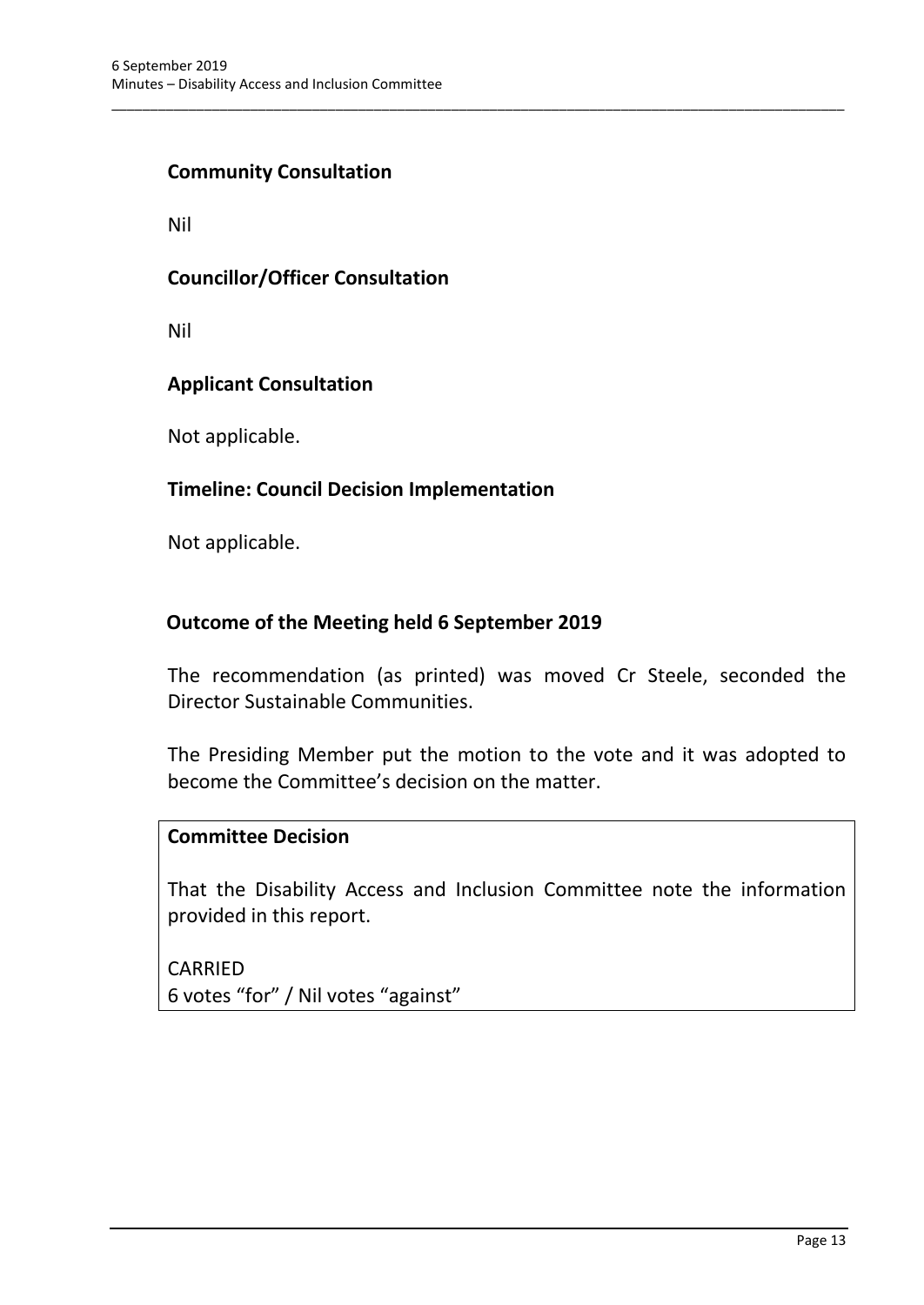## <span id="page-15-0"></span>**10.4 Co-Design Access Panel Update**

| <b>Applicant/Proponent:</b> | Internal                                       |
|-----------------------------|------------------------------------------------|
| <b>Responsible Officer:</b> | Ryan Campbell, Community Partnerships Officer  |
| <b>Responsible</b>          | Isabell Evans, Manager People and Place        |
| Manager:                    |                                                |
| <b>Executive:</b>           | Gary Barbour, Director Sustainable Communities |
| <b>Authority/Discretion</b> | Advocacy<br>Review                             |
|                             | Executive/Strategic<br>Quasi-Judicial          |
|                             | Information<br>Legislative<br>⋉                |
|                             | <b>Purposes</b>                                |
| <b>Attachments:</b>         | Nil                                            |

\_\_\_\_\_\_\_\_\_\_\_\_\_\_\_\_\_\_\_\_\_\_\_\_\_\_\_\_\_\_\_\_\_\_\_\_\_\_\_\_\_\_\_\_\_\_\_\_\_\_\_\_\_\_\_\_\_\_\_\_\_\_\_\_\_\_\_\_\_\_\_\_\_\_\_\_\_\_\_\_\_\_\_\_\_\_\_\_\_\_\_\_\_\_\_

#### **Summary**

The purpose of this report is to provide an update on the Co-Design Access Panel.

#### **Executive Recommendation**

That the Disability Access and Inclusion receive the information outlined in this report.

*Voting Requirement: Simple Majority*

#### **Strategic Relevance**

| Theme 1:       | Our community and culture                                 |
|----------------|-----------------------------------------------------------|
| Goal:          | A safe, healthy and cohesive community, with a rich       |
|                | cultural life, and supportive social environment          |
| Objective 1.5: | Establish Bunbury as the Most Accessible Regional City in |
|                | Australia by 2020                                         |

#### **Regional Impact Statement**

The CoDAP will influence all City of Bunbury future infrastructure and open space projects from the initial design phase will have a significant impact on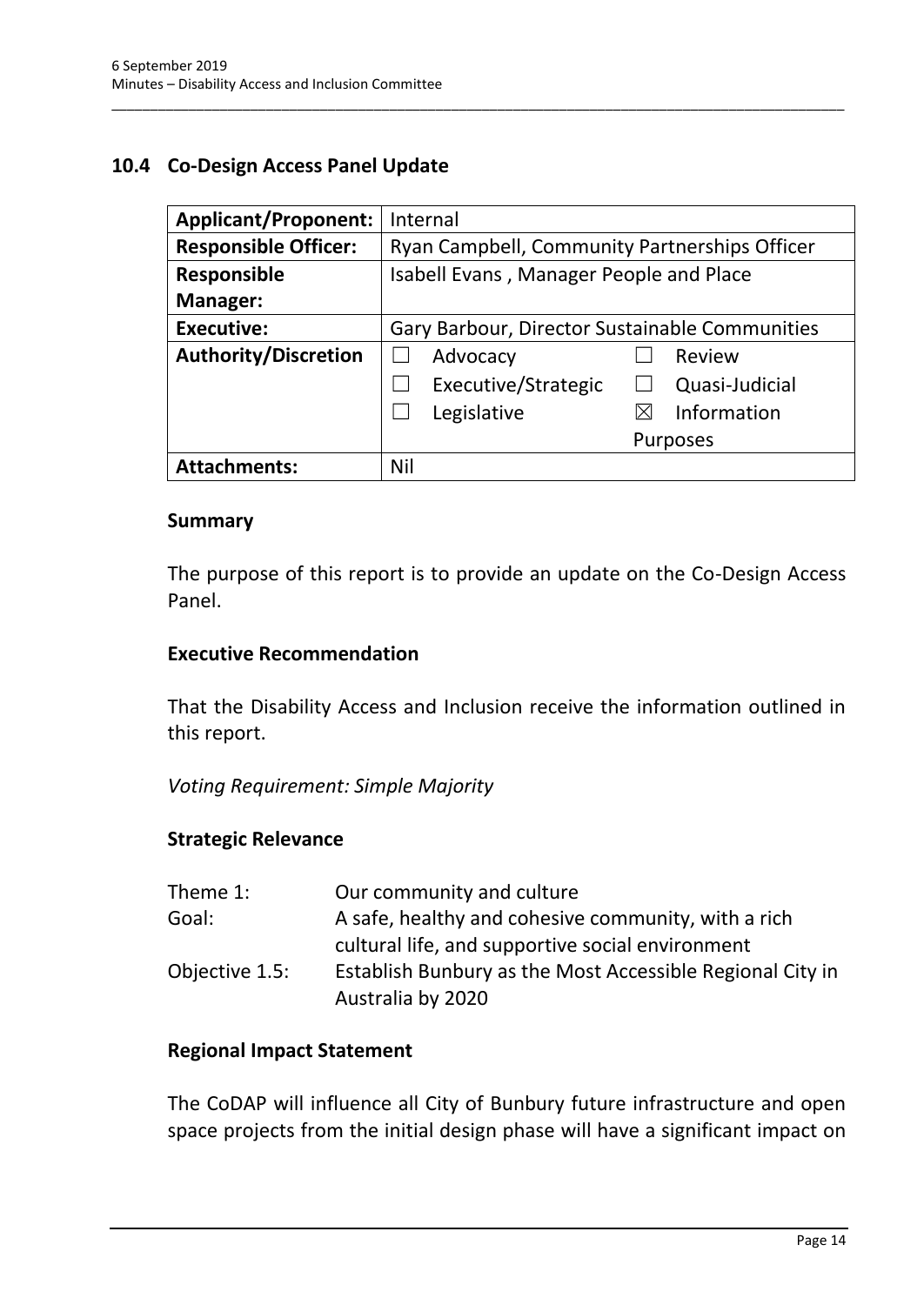provision of facilities and spaces for people with disability, both for residents and visitors alike.

\_\_\_\_\_\_\_\_\_\_\_\_\_\_\_\_\_\_\_\_\_\_\_\_\_\_\_\_\_\_\_\_\_\_\_\_\_\_\_\_\_\_\_\_\_\_\_\_\_\_\_\_\_\_\_\_\_\_\_\_\_\_\_\_\_\_\_\_\_\_\_\_\_\_\_\_\_\_\_\_\_\_\_\_\_\_\_\_\_\_\_\_\_\_\_

## **Background**

Recommendation 4 of the MARCIA Research Report endorsed by Council in 2018 states that the City of Bunbury promote the use of co-design by involving people with disabilities in the design of its facilities, events and services. A Draft City of Bunbury Co-Design Model has been developed as a way of implementing this recommendation. The Model was endorsed by the Executive Leadership Team (ELT) at their meeting held 4 September 2018.

On 13 May 2019, the City of Bunbury advertised for expressions of Interest for community members to be part of the Co-Design Access Pan. After receiving a total of 13 Expressions of Interest, the final seven community members were selected for the Co-Design Access Panel on 3 July 2019.

On 23 July 2019 the new CoDAP members along with City staff attended a co-design workshop facilitated by Alison Blake from Strategic Support where an agreed approach and process was developed. The Chair of the CoDAP will be updating the terms of reference to reflect the new agreed approach and process.

## **Council Policy Compliance**

The City's commitment to implementing the MARCIA Research Report is outlined in the Access and inclusion Council Policy.

## **Legislative Compliance**

*Disability Services Act 1993 (amended 2004) Local Government Act 1995*

#### **Officer Comments**

All applications were of a high quality and standard and represent a good representation of abilities and lived experience of disability.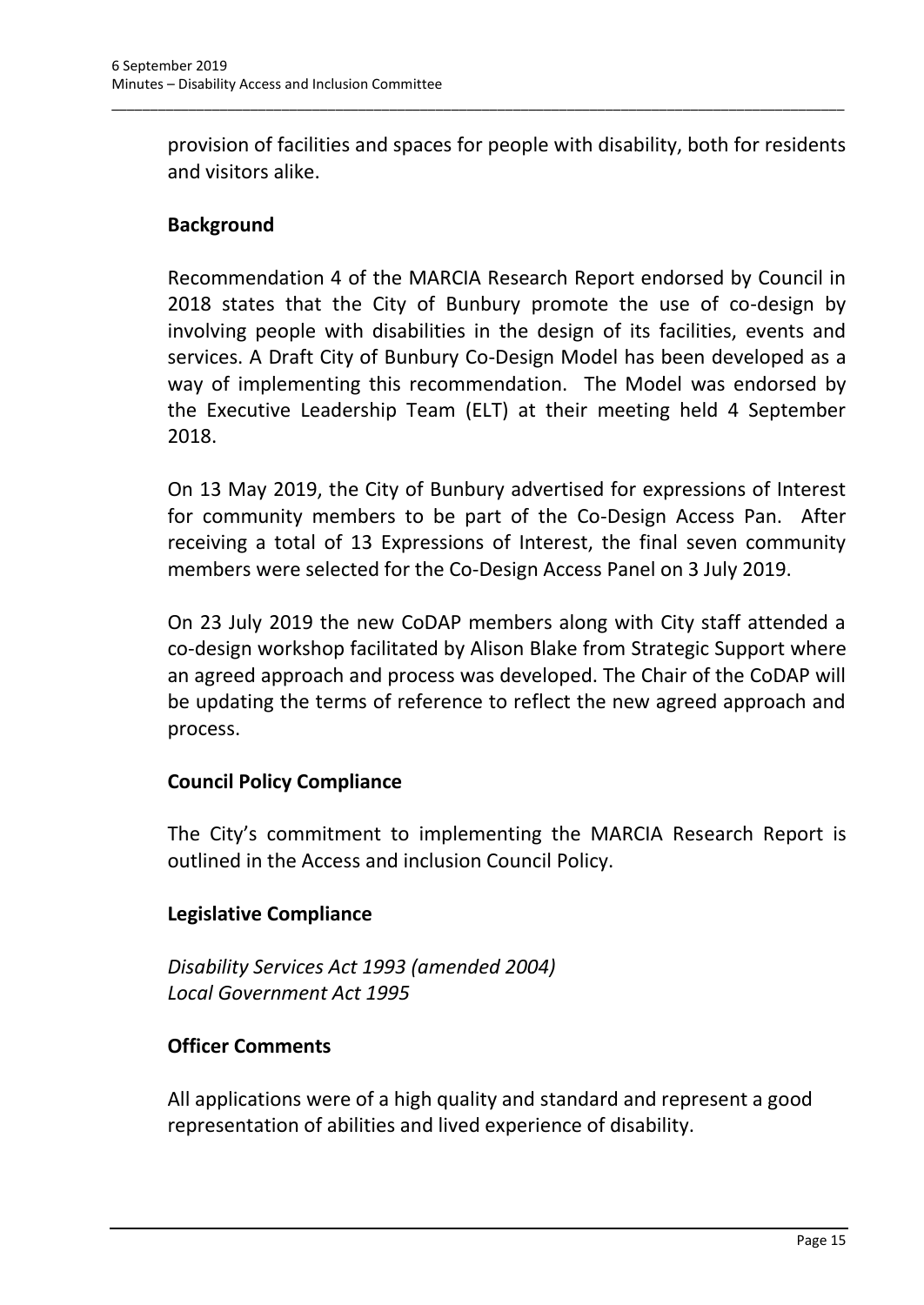The workshop with Alison Blake was a great exercise in bringing everyone together to understand the constraints and capabilities of the CoDAP moving forward.

\_\_\_\_\_\_\_\_\_\_\_\_\_\_\_\_\_\_\_\_\_\_\_\_\_\_\_\_\_\_\_\_\_\_\_\_\_\_\_\_\_\_\_\_\_\_\_\_\_\_\_\_\_\_\_\_\_\_\_\_\_\_\_\_\_\_\_\_\_\_\_\_\_\_\_\_\_\_\_\_\_\_\_\_\_\_\_\_\_\_\_\_\_\_\_

### **Analysis of Financial and Budget Implications**

There are no financial implications associated with this report.

#### **Community Consultation**

Nil

#### **Councillor/Officer Consultation**

Nil

#### **Applicant Consultation**

Not applicable

#### **Timeline: Council Decision Implementation**

Not applicable.

#### **Outcome of the Meeting held 6 September 2019**

The recommendation (as printed) was moved Paul D'Vorak, seconded Cr Steele.

The Presiding Member put the motion to the vote and it was adopted to become the Committee's decision on the matter.

#### **Committee Decision**

That the Disability Access and Inclusion receive the information outlined in this report.